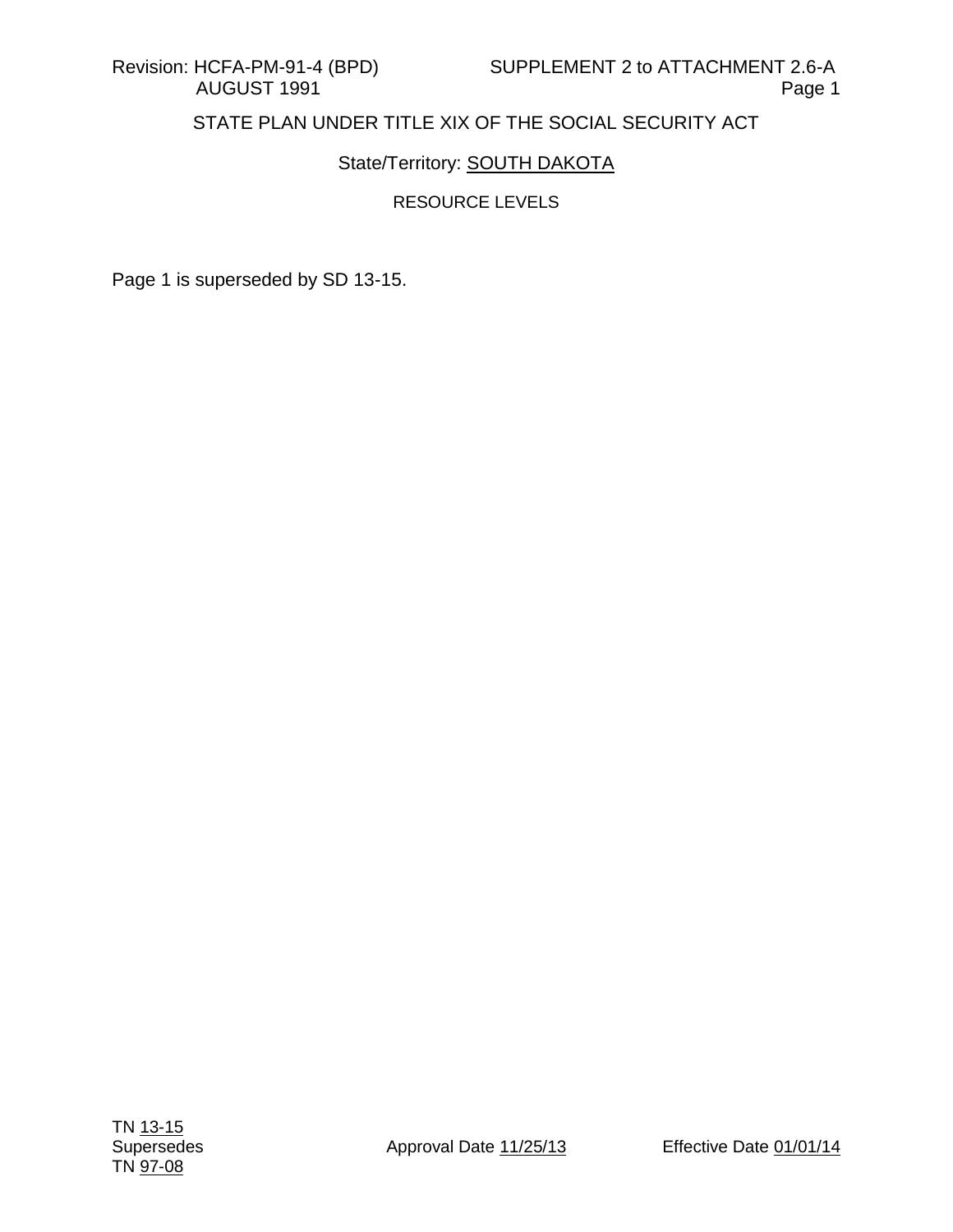## State/Territory: **SOUTH DAKOTA**

## RESOURCE LEVELS

Page 2 is superseded by SD 13-15.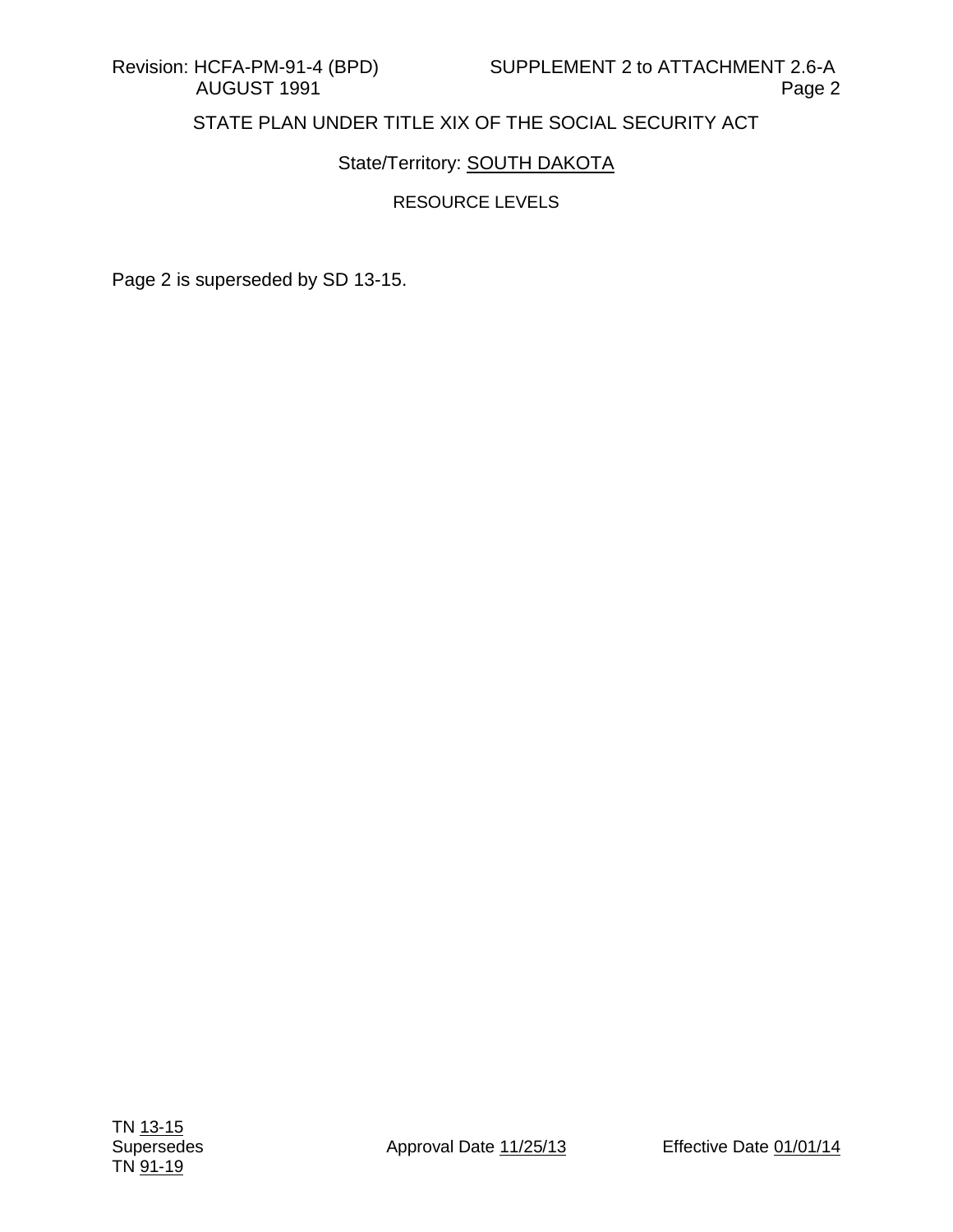## State/Territory: **SOUTH DAKOTA**

### RESOURCE LEVELS

Page 3 is superseded by SD 13-15.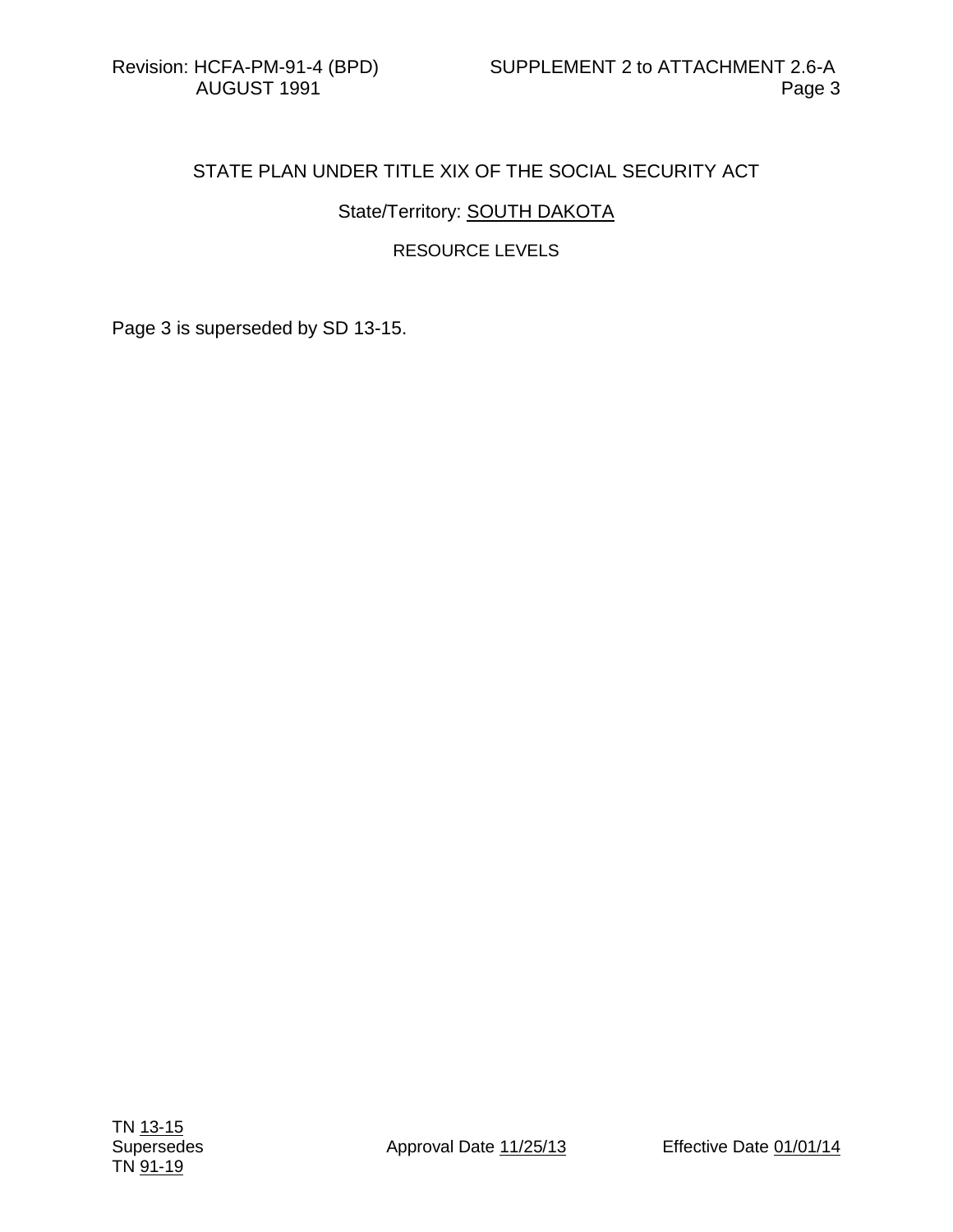## State/Territory: **SOUTH DAKOTA**

### RESOURCE LEVELS

Page 4 is superseded by SD 13-15.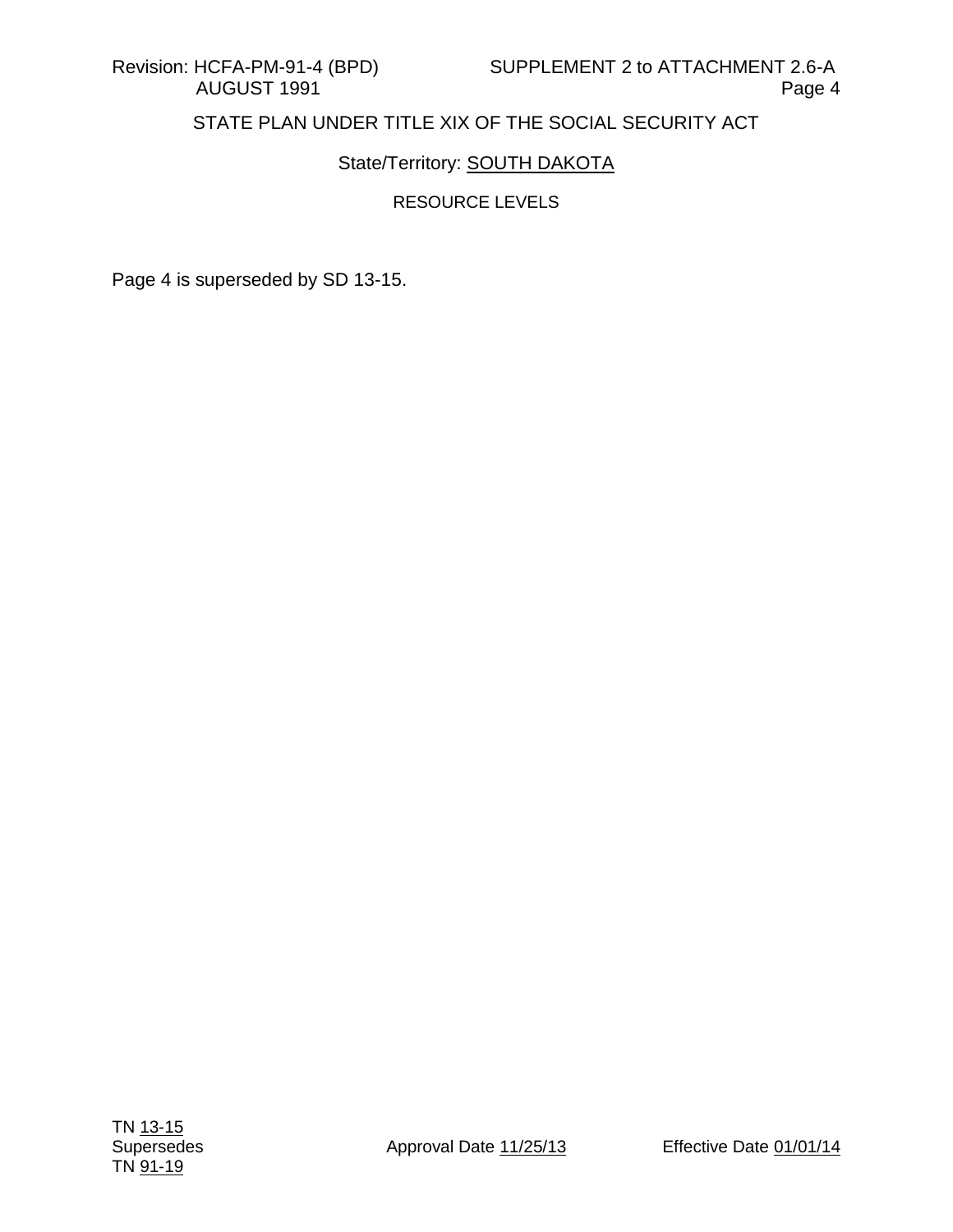## State/Territory: **SOUTH DAKOTA**

## RESOURCE LEVELS

Page 5 is superseded by SD 13-15.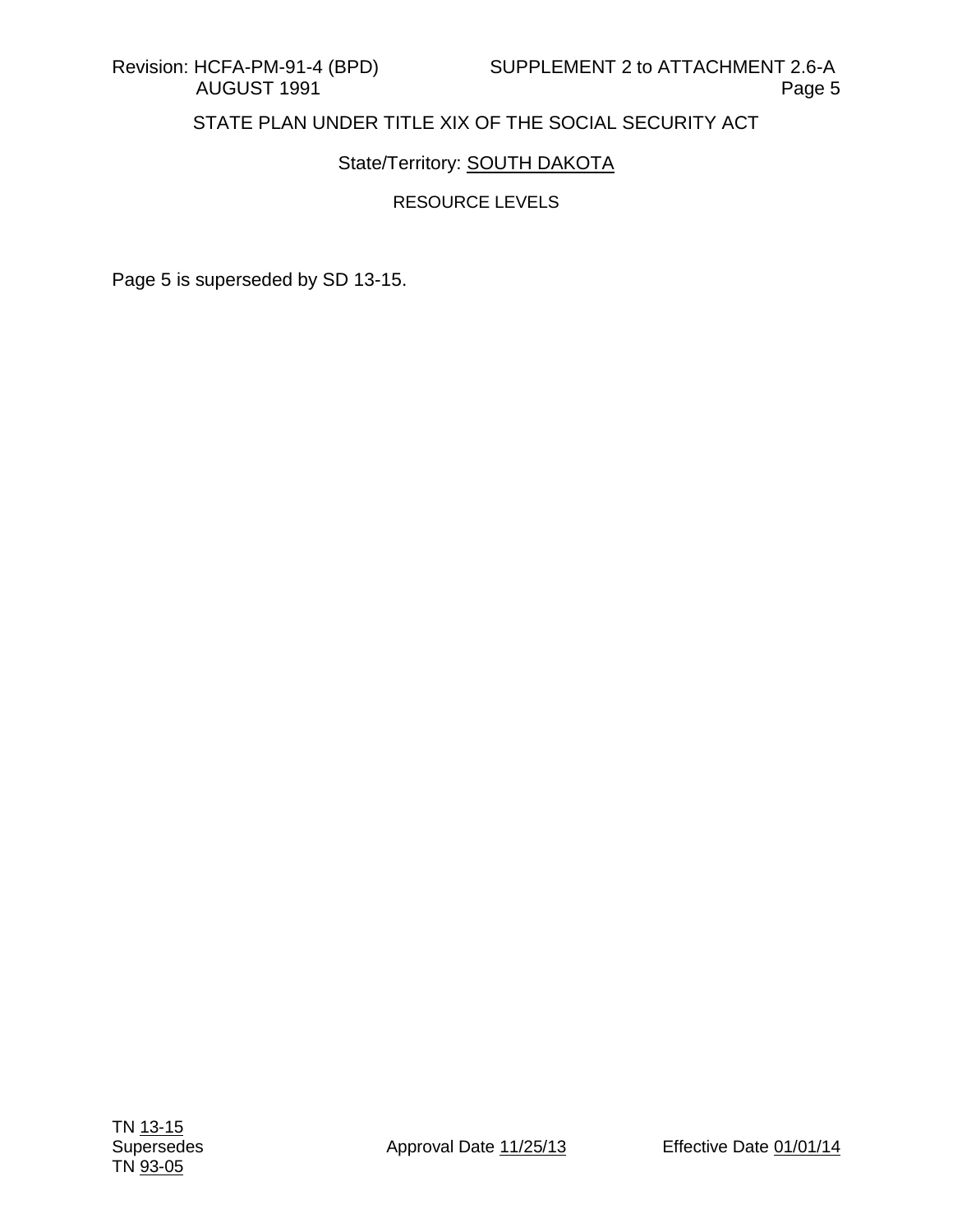### State/Territory: SOUTH DAKOTA

#### RESOURCE LEVELS (Continued)

#### A. CATEGORICALLY NEEDY GROUPS WITH INCOMES RELATED TO FEDERAL POVERTY LEVEL (Continued)

- 4. Aged and Disabled Individuals—**N/A**
	- **\_\_\_** Same as SSI resource levels.
	- **\_\_\_** More restrictive than SSI levels and are as follows:

| <b>Family Size</b> | Resource Level |
|--------------------|----------------|
| 1                  |                |
| $\overline{2}$     |                |
| $\overline{3}$     |                |
| 4                  |                |
| 5                  |                |

Same as medically needy resource levels (applicable only if Sate has a medically needy program).

|--|